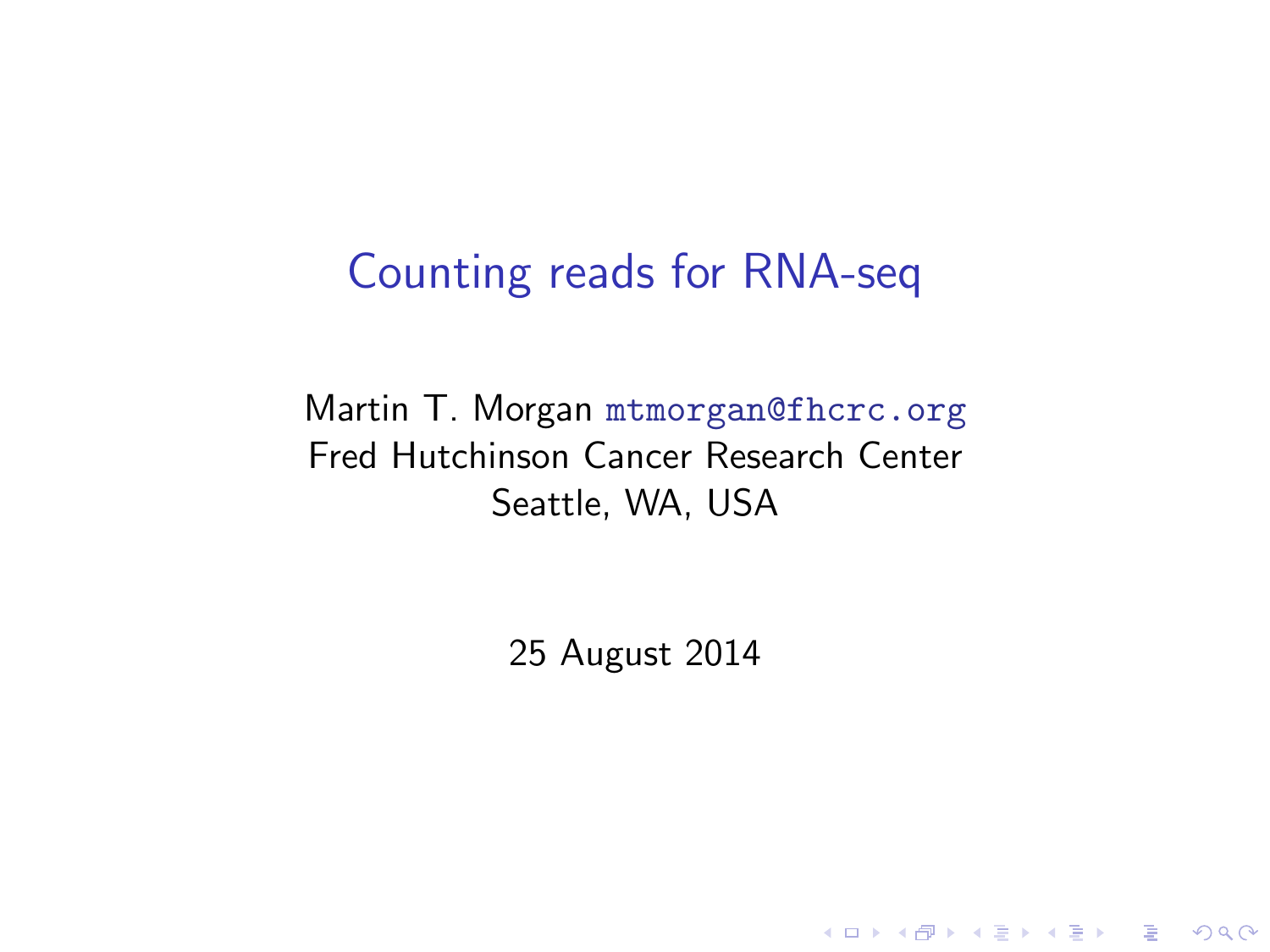## Varieties of RNA-seq

1. Known gene differential expression

K ロ ▶ K 個 ▶ K 할 ▶ K 할 ▶ 이 할 → 9 Q Q →

- $\blacktriangleright$  Genes, [DESeq2](http://bioconductor.org/packages/release/bioc/html/DESeq2.html), [edgeR](http://bioconductor.org/packages/release/bioc/html/edgeR.html)
- $\blacktriangleright$  Transcripts
- $\blacktriangleright$  Exons, [DEXSeq](http://bioconductor.org/packages/release/bioc/html/DEXSeq.html)
- 2. Novel transcripts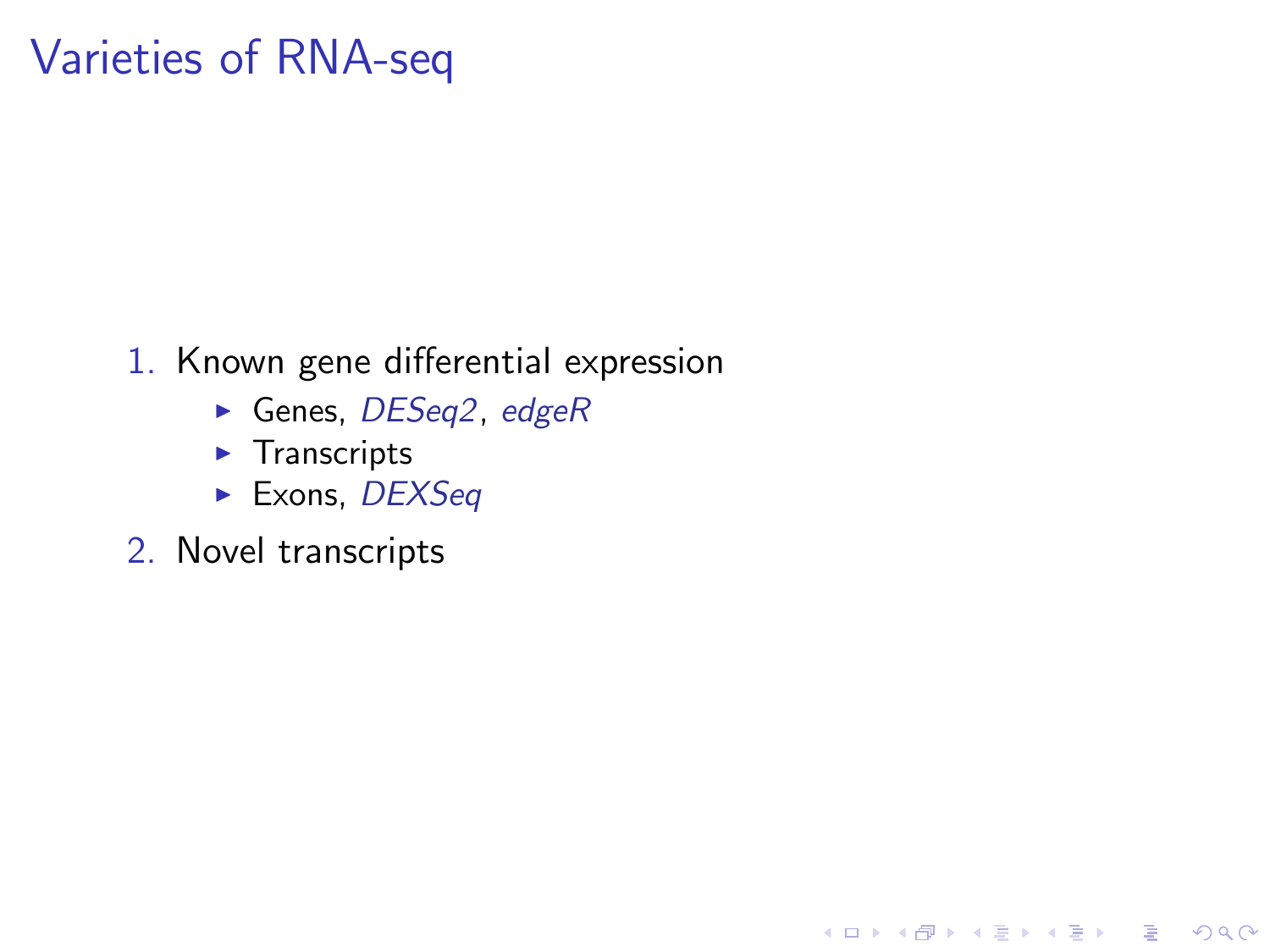## RNA-seq work flow

- 1. Experimental design keep it simple; replicate.
- 2. Wet-lab preparation covariates & opportunities for 'batch' effects
- 3. Sequencing paired-end valuable for transcript-level inference
- 4. Alignment typically to whole genome; requires aligner capable of gapped alignments
- 5. Summary reads overlapping each gene or region of interest
- 6. Analysis linear model (e.g., t-test) fit to each region of interest; 'top table' of differentially expressed genes
- 7. Comprehension annotation of differentially expressed regions, gene set enrichment, comparison to other studies, integration with other data types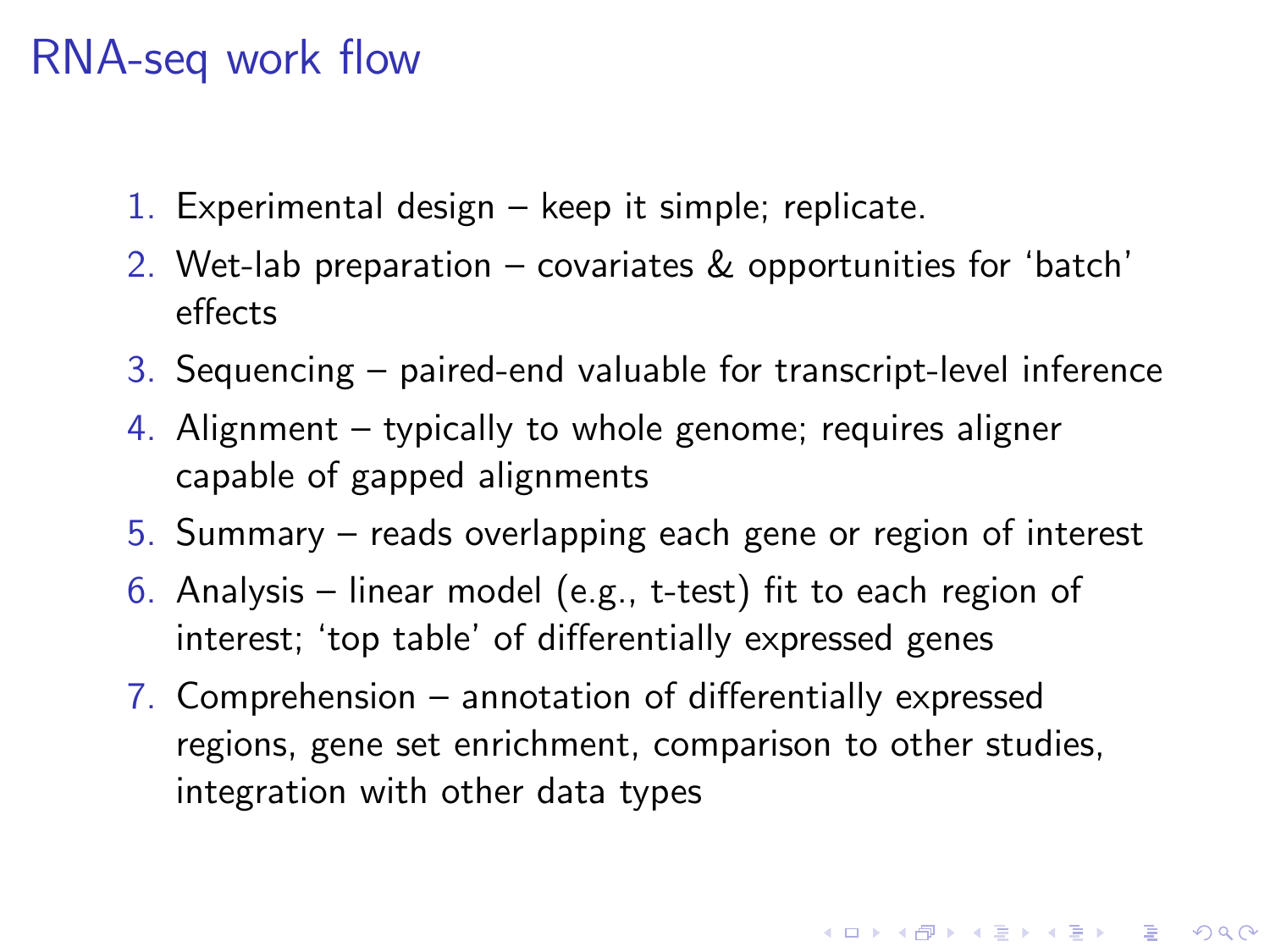## RNA-seq summary: counts per region of interest

 $\triangleright$  Input: BAM files of aligned reads, typically one per sample

**KORKARA REPASA DA VOCA** 

- $\blacktriangleright$  How to count?
	- $\triangleright$  What is an 'overlap'?
	- $\triangleright$  What (Bioconductor) software to use?
- $\triangleright$  Output: region  $\times$  sample matrix of read counts
- $\triangleright$  Not RPKM or other 'normalized' measure